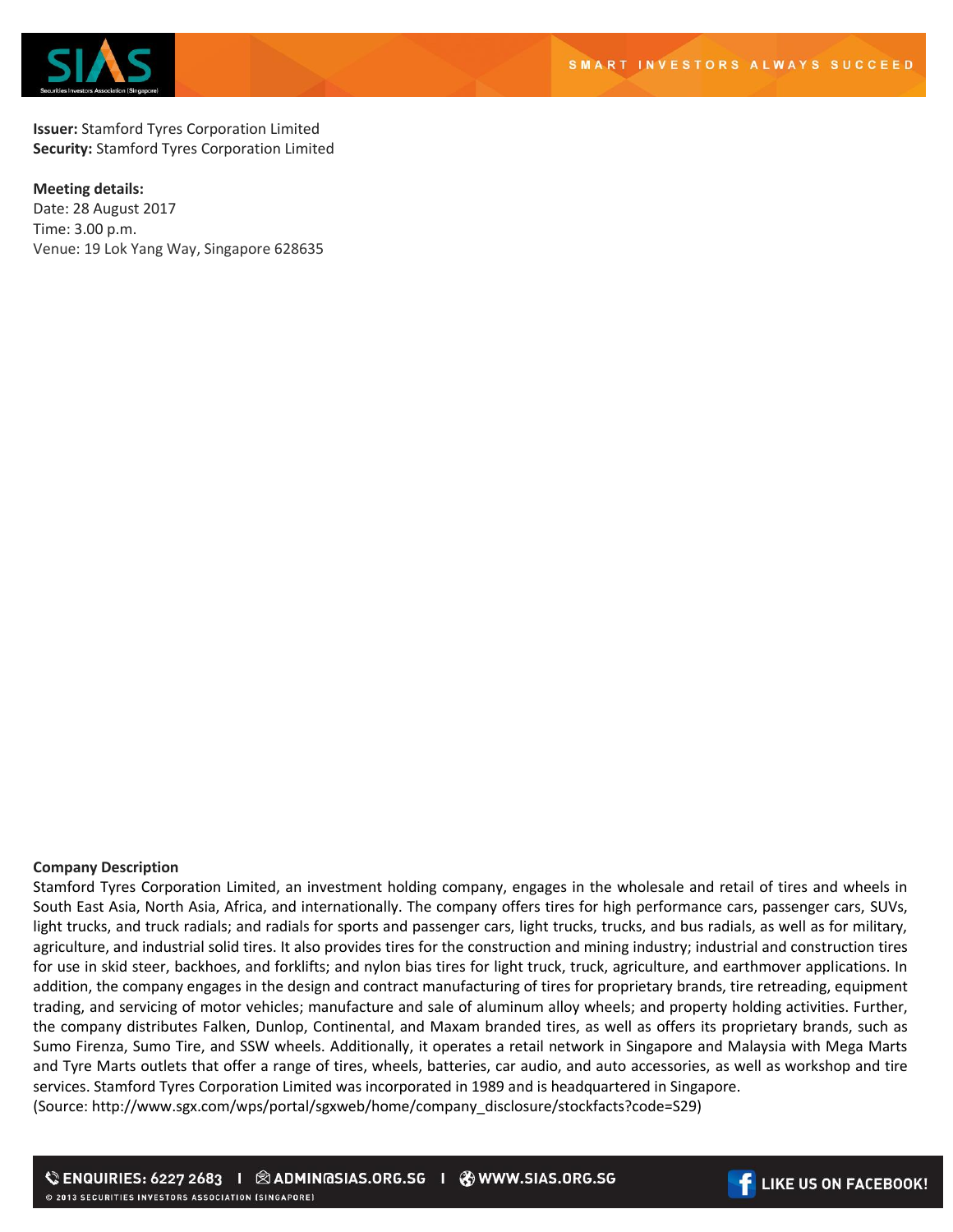

**Q1.** As noted in the "Letter to Shareholders" (page 2 of the annual report), the group's *"gross profit margin increased to 26.2% in FY2017, compared to 22.1% and 24.7% in FY2015 and FY2016, respectively".* This was attributed to the group's focus in defending the gross profit margin and "focusing on improving the contribution from value-added activities from the Group's Stamford Tyres retail chain and truck centres as well as the offering of total tyre management services to commercial fleet and mining operators in Southeast Asia."

An overview of the group's revenue breakdown, based on the "Financial and operations review (pages 12-14), is shown in the table below.

| Country                              | <b>Share of total</b><br>revenue (FY2017) | <b>Activities</b>                                                                                           |
|--------------------------------------|-------------------------------------------|-------------------------------------------------------------------------------------------------------------|
| <b>Singapore</b>                     | 31.0%                                     | Retail chain operations, truck tyre centres, local<br>wholesaling as well as the export of tyres and wheels |
| Malaysia                             | 24.0%                                     | Wholesale (including commercial tyre sale)                                                                  |
| <b>Thailand</b>                      | 16.0%                                     | Wholesale (including commercial tyre sale),<br>manufacturing of aluminum alloy wheels                       |
| Indonesia                            | 12.9%                                     | Wholesale (including commercial tyre sale)                                                                  |
| <b>South Africa</b>                  | 7.2%                                      | Wholesale (including commercial tyre sale)                                                                  |
| <b>Others</b>                        | 8.8%                                      |                                                                                                             |
| (Australia,                          |                                           |                                                                                                             |
| Vietnam,<br>Hong                     |                                           |                                                                                                             |
| Kong)                                |                                           |                                                                                                             |
| (Source: Company Annual Report 2017) |                                           |                                                                                                             |

- **a) Can management help shareholders understand what is the average gross profit margin in the wholesale segment? Also, is the group able to command better gross profit margin for its commercial tyre sales?**
- **b)** Based on the listing in "Our Presence" (page 10), there are currently 5 truck centres in Singapore and 1 in Malaysia. **Are there plans to expand the network to other countries/cities?**
- **c) What is the scale of the group's "Total tyre management services"? Can management elaborate further on the potential and growth opportunities of this offering?**
- **d)** The Australian operations continue to suffer losses. **Can management provide better visibility into the prospects of the Australian market? What are management's priorities and targets in this market for the near future?**

**Q2.** While the group has increased its gross profit margin and continues to report profits, the group's turnover has continued to creep down. In FY2017, revenue dipped by 1.7% to \$235.8 million.

Following the sale of Sumitomo Rubber Industries Tyre Pacific (SRITP), the group currently has exposure to the Chinese market primarily through its joint venture, Tyre Pacific (HK) Limited ("Tyre Pacific"). For FY2017, Tyre Pacific contributed \$2.4 million in net profit. This is about 30% of the group's total profit for the financial year. The Chinese market is the largest automotive market and more than 28 million cars were sold in 2016.

- **a) Can management help shareholders understand the role it plays in the joint venture, Tyre Pacific (HK) Limited? How much influence/ management oversight is there?**
- **b) What is the current scale of the operations of the joint venture? Can management share on the strategic direction of the JV?**